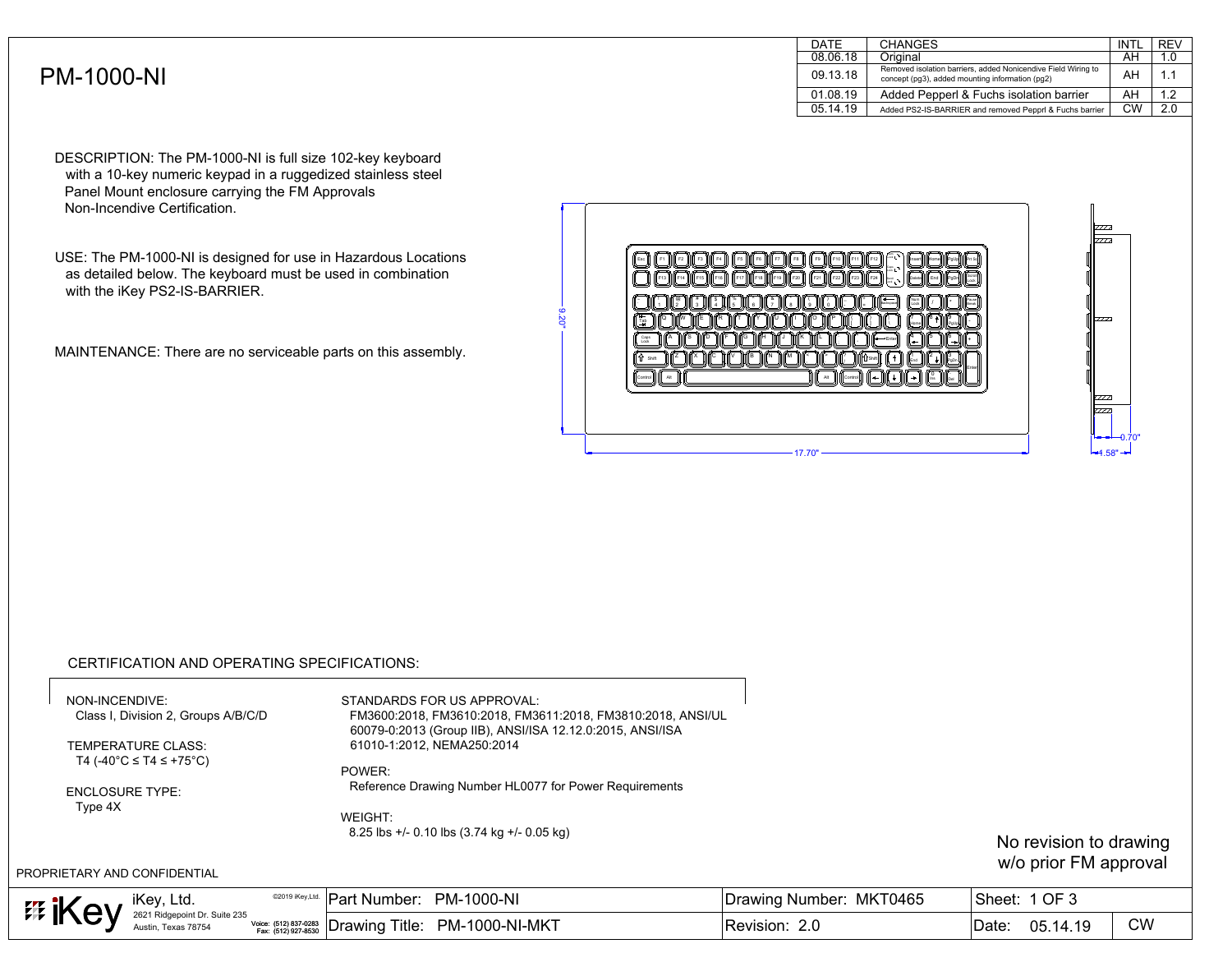INSTALLATION: The PM-2000-FSR-NI and the PS2-IS-BARRIER should only be installed in Hazardous Locations as detailed in the .<br>ISTALLATION: The PM-2000-FSR-NI and the PS2-IS-BARRIER should only be installed in Hazardous Locations as detailed in the<br>Certification and Operating Specifications section. Installation shall be in accordance with NEC, Certification and Operating Specifications section. Installation shall be in ac<br>Drawing Number HL0071. Ensure all directions detailed below are followed: Drawing Number HL0071. Ensure all directions detailed below are followed:<br>1. Place the PM-2000-FSR-NI in the 20.50" x 7.90" cutout, see diagram below.

- 
- 1. Place the PM-2000-FSR-NI in the 20.50" x 7.90" cutout, see diagram below.<br>2. Place the supplied brackets (4x) on each side and hand tighten locking hexnuts over all (14x) 8-32 x 0.75" studs. .<br>2. Place the supplied brackets (4x) on each side and hand tighten loc<br>3. Tighten with a torque wrench to 15in/lb in order shown on diagram.
- 

3. Tighten with a torque wrench to 15 in/lb in order shown on diagram.<br>NOTE: Installed gasket should be compressed against mounting surface to ensure NEMA 4X rating.



| PROPRIETARY AND CONFIDENTIAL |                                                                             |  |                         | No revision to drawing<br>w/o prior FM approval |           |
|------------------------------|-----------------------------------------------------------------------------|--|-------------------------|-------------------------------------------------|-----------|
|                              | ELA SURFAMENT SUITE 235 VOICE: (512) 837-0283 Drawing Title: PM-1000-NI-MKT |  | Drawing Number: MKT0465 | Sheet: 2 OF 3                                   |           |
|                              |                                                                             |  | Revision: 2.0           | Date: 05.14.19                                  | <b>CW</b> |